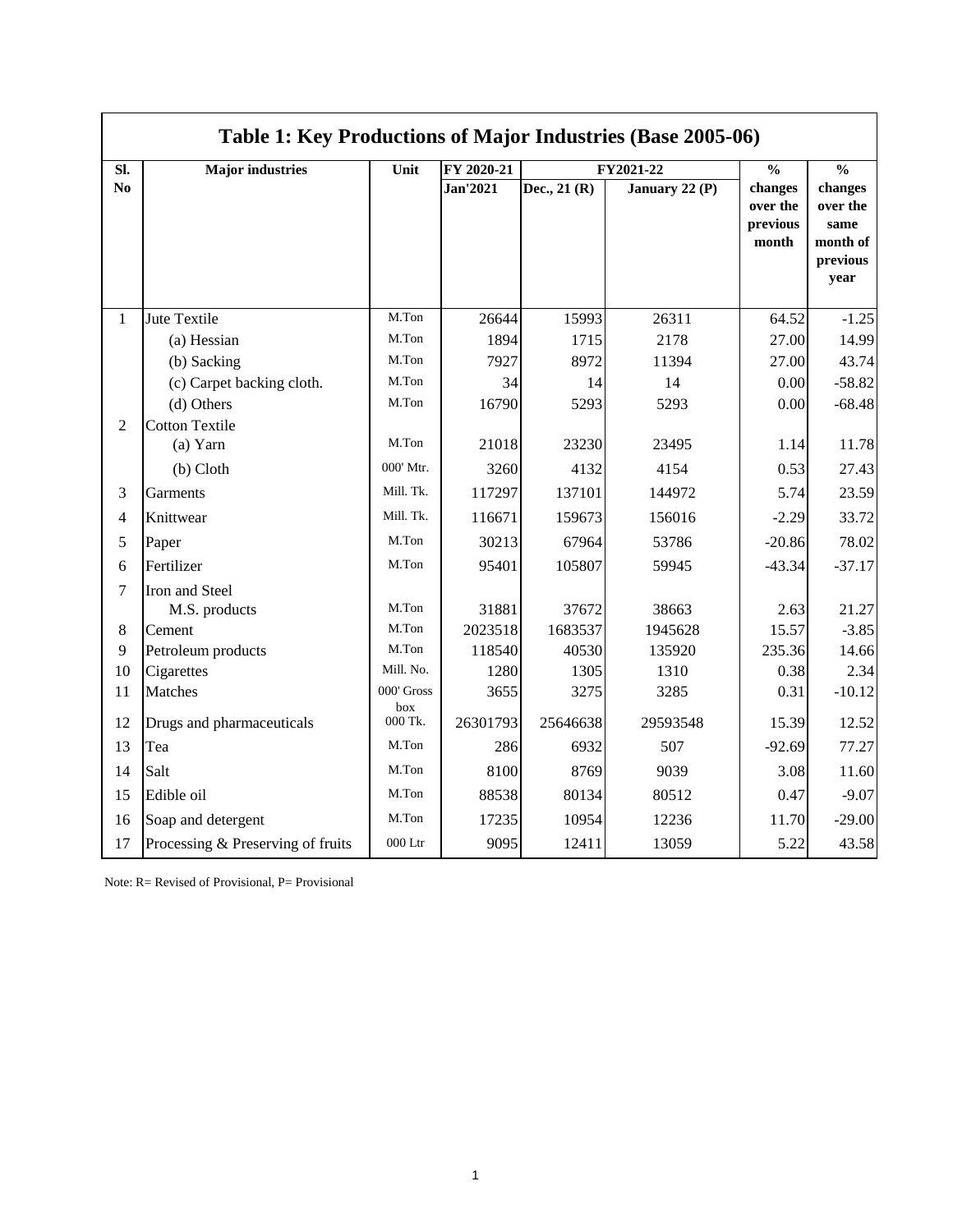| <b>Period</b>   | Manufacturing | Mining | Electricity | Period (p)    | <b>Manufactur Mining</b> |        | Electricity |
|-----------------|---------------|--------|-------------|---------------|--------------------------|--------|-------------|
|                 |               |        |             |               | ing                      |        |             |
| 2014-15         | 236.11        | 172.97 | 191.06      | Feb. 21       | 456.24                   | 158.03 | 264.25      |
| 2015-16         | 267.88        | 185.57 | 219.29      | Mar, 21       | 463.50                   | 170.24 | 368.09      |
| 2016-17         | 297.89        | 185.55 | 243.39      | Apr, 21       | 469.64                   | 164.49 | 400.12      |
| 2017-18         | 342.47        | 186.12 | 270.95      | May, 21       | 448.04                   | 166.02 | 386.03      |
| 2018-19         | 392.82        | 182.70 | 297.94      | June, $21$    | 495.81                   | 169.41 | 386.83      |
| 2019-20         | 398.35        | 168.58 | 306.22      | July, $21(p)$ | 434.43                   | 149.48 | 381.62      |
| 2020-21         | 456.39        | 169.39 | 345.88      | Aug, $21(p)$  | 456.01                   | 166.52 | 416.89      |
| Jan., 2021      | 463.61        | 177.22 | 277.65      | Sep, $21(p)$  | 504.12                   | 163.18 | 416.59      |
| Dec., $2021(R)$ | 497.14        | 161.79 | 280.18      | Oct, 21(p)    | 518.45                   | 167.42 | 403.46      |
| Janu., 2022 (P) | 566.19        | 161.59 | 297.65      | Nov, $21(p)$  | 511.96                   | 160.48 | 292.03      |

**Table-2: Quantum Index Of Medium And Large-Scale Manufacturing Industries, Mining And Electricity (Base: 2005-06= 100)**

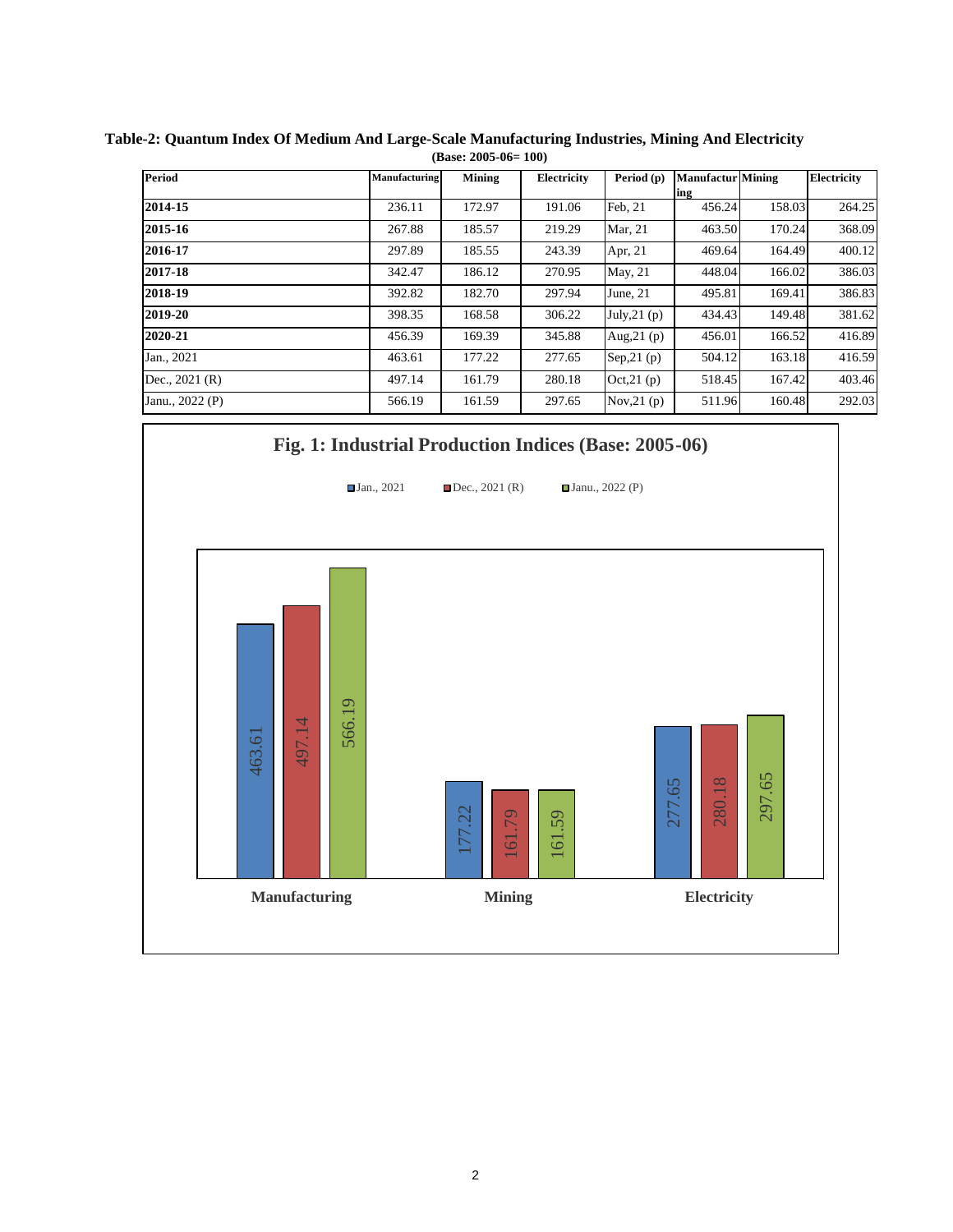| Code | <b>Major Industry Group</b>                                    | Weight | 2018-19 | 2019-20 | 2020-21 | $Jan-21$ | Dec 21 $(R)$ | Janu $22(P)$ |
|------|----------------------------------------------------------------|--------|---------|---------|---------|----------|--------------|--------------|
|      | 1 General Index of Manufacturing                               | 100.00 | 392.82  | 398.35  | 447.60  | 463.61   | 497.14       | 566.19       |
|      | 10 Manufacture of food products                                | 10.84  | 562.70  | 584.83  | 570.69  | 578.23   | 566.14       | 550.57       |
|      | 11 Manufacture of beverages                                    | 0.34   | 272.74  | 227.83  | 397.61  | 294.07   | 436.97       | 512.23       |
|      | 12 Manufacture of tobacco products                             | 2.92   | 138.59  | 136.46  | 128.07  | 115.37   | 121.51       | 127.07       |
|      | 13 Manufacture of textile                                      | 14.07  | 200.27  | 252.60  | 276.99  | 271.68   | 338.94       | 335.55       |
|      | 14 Manufacture of wearing apparel                              | 34.84  | 443.05  | 368.68  | 428.59  | 461.39   | 540.52       | 683.07       |
|      | 15 Manufacture of leather and related<br>products              | 4.40   | 348.58  | 346.69  | 398.39  | 398.24   | 380.22       | 405.51       |
|      | 16 Manufacture of wood and products of<br>wood and cork        | 0.33   | 356.42  | 376.71  | 421.34  | 423.20   | 448.06       | 449.91       |
|      | 17 Manufacture of Paper and paper products                     | 0.33   | 187.58  | 217.89  | 251.21  | 328.82   | 438.48       | 399.19       |
|      | 18 Printing and reproduction of recorded<br>media              | 1.83   | 178.89  | 174.92  | 203.74  | 205.69   | 211.00       | 210.86       |
|      | 19 Manufacture of coke and refined<br>petroleum products       | 1.25   | 109.74  | 88.63   | 116.34  | 109.26   | 46.63        | 120.88       |
|      | 20 Manufacture of chemicals and chemical                       | 3.67   | 133.22  | 122.61  | 144.10  | 129.72   | 137.95       | 126.64       |
|      | products<br>21 Manufacture of Pharmaceuticals and              | 8.23   | 670.41  | 892.23  | 1123.10 | 1123.77  | 1118.26      | 1276.41      |
|      | medicinal chemical<br>22 Manufacture of rubber and plastic     | 1.56   | 442.63  | 452.23  | 410.29  | 423.76   | 403.30       | 530.53       |
|      | products<br>23 Manufacture of other non-metalic mineral        | 7.12   | 443.72  | 488.38  | 563.66  | 625.88   | 561.17       | 625.80       |
|      | products<br>24 Manufacture of basic metals                     | 3.15   | 188.14  | 165.29  | 184.58  | 186.29   | 220.01       | 219.72       |
|      | 25 Manufacture of fabricated metal products                    | 2.32   | 298.00  | 298.31  | 288.97  | 311.10   | 330.56       | 344.18       |
|      | except machinery<br>26 Manufacture of computer, electronic and | 0.15   | 246.05  | 277.60  | 292.04  | 280.93   | 229.61       | 274.37       |
|      | optical products<br>27 Manufacture of electrical equipment     | 0.73   | 366.35  | 309.00  | 321.41  | 335.72   | 463.83       | 417.72       |
|      | 28 Manufacture of machinery and equipment                      | 0.18   | 641.00  | 760.24  | 771.83  | 777.05   | 772.75       | 832.52       |
|      | n.e.c<br>29 Manufacture of motor vehicles, trailers and        | 0.13   | 614.11  | 295.38  | 205.35  | 210.22   | 664.95       | 607.30       |
|      | semi trailers<br>30 Manufacture of other transport equipment   | 0.73   | 607.53  | 946.32  | 650.05  | 640.41   | 698.70       | 698.42       |
|      | 31 Manufacture of furniture                                    | 0.88   | 193.84  | 166.25  | 166.60  | 197.03   | 182.48       | 178.13       |

**Table 3: Quantum Index of Medium and Large-Scale Manufacturing Industry by Major Industry Group (2-Digit Level) (Base: 2005-06=100)**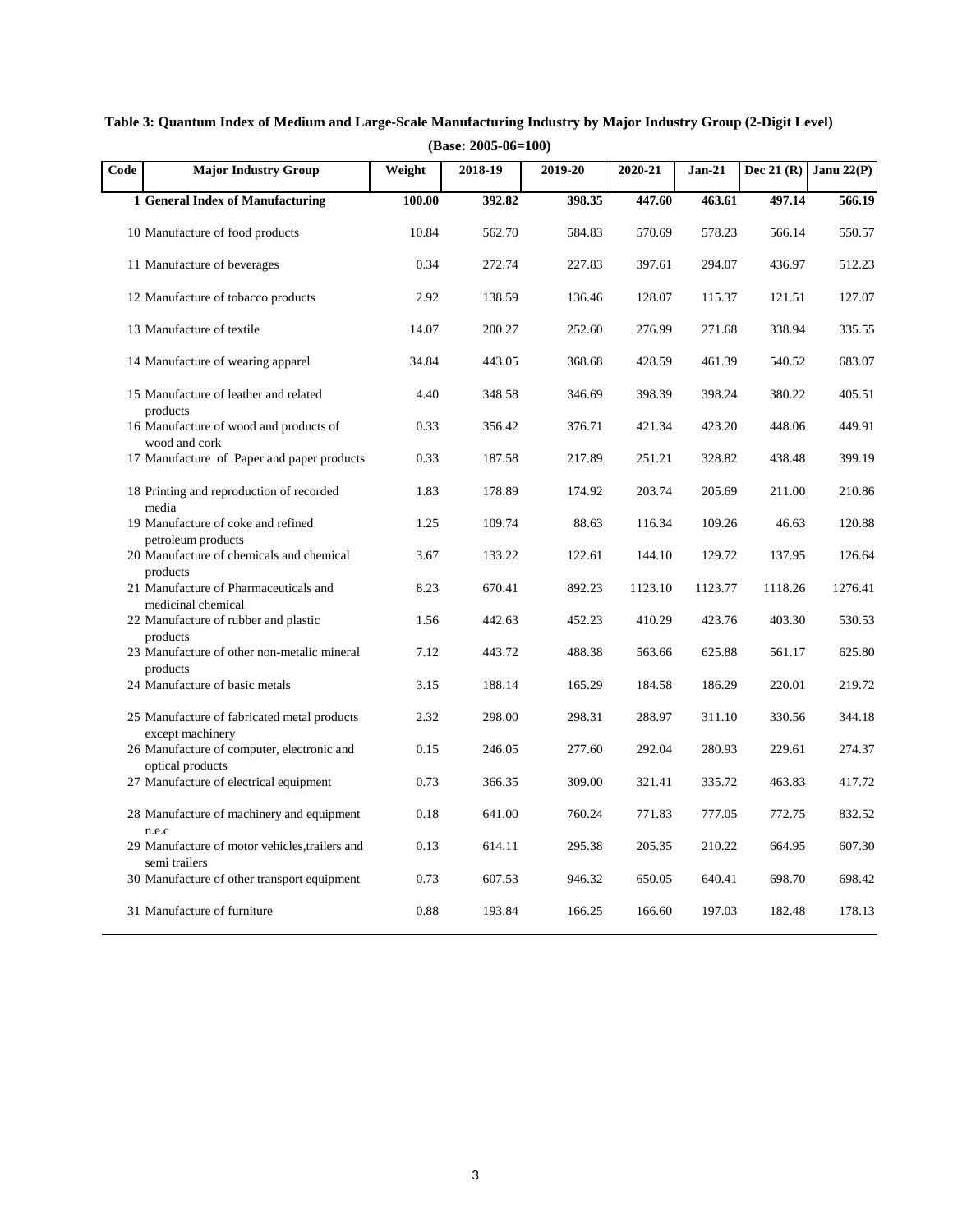|   | $(Base: 2005-06=100)$                    |            |             |           |           |          |              |                |  |
|---|------------------------------------------|------------|-------------|-----------|-----------|----------|--------------|----------------|--|
|   | <b>SI No Major Industrial Production</b> | Unit       | 2018-19     | 2019-20   | 2020-21   | $Jan-21$ | Dec 21 $(R)$ | Janu $22(P)$   |  |
|   | <b>Private Sector:</b>                   |            |             |           |           |          |              |                |  |
| 1 | Jute Textile                             | 000' M.Ton | 278         | 320       | 310       | 19       | 16           | 26             |  |
| 2 | Cotton textile:                          |            |             |           |           |          |              |                |  |
|   | (a) Yarn                                 | M.Ton      | 180642      | 223314    | 257198    | 21018    | 23230        | 23495          |  |
|   | $(b)$ Cloth                              | 000' Meter | 43403       | 35783     | 36858     | 3260     | 4132         | 4154           |  |
| 3 | Cement                                   | M.Ton      | 16825330    | 17919164  | 21018971  | 2020878  | 1683537      | 1945628        |  |
| 4 | Iron & steel (M.S Product)               | M.Ton      | 401298      | 320840    | 379761    | 31881    | 37672        | 38663          |  |
| 5 | Pharmaceuticals                          | 000' Tk.   | 188300445.6 | 248797125 | 279092740 | 26301793 | 25646638     | 29593548       |  |
| 6 | Atta, Maida, Suji                        | M.Ton      | 435438.8889 | 614006    | 332939    | 28438    | 36157        | 35932          |  |
|   | <b>Public Sector:</b>                    |            |             |           |           |          |              |                |  |
|   | Jute Textile                             | 000' M.Ton | 76          | 60        | $\Omega$  | $\Omega$ | $\Omega$     | $\Omega$       |  |
| 2 | Fertilizer                               | M.Ton      | 920753.5    | 976157    | 1296008   | 95401    | 105807       | 59945          |  |
| 3 | Cement                                   | M.Ton      | 35599       | 32121     | 11857     | 2640     | 0            | $\overline{0}$ |  |

## **Table 4: Production Trends of Some Selected Industrial Items In Private And Public Sectors**

| Table 5: Description of some selected industrial items (Base year 2005-06=100) |  |  |
|--------------------------------------------------------------------------------|--|--|
|--------------------------------------------------------------------------------|--|--|

| $\overline{\text{ISIC}}$ 4 | Description of items of industry              | Unit          | No.of      | 2019-20      | 2020-21 | $Jan-21$ | Dec 21 $(R)$ | Janu $22(P)$ |
|----------------------------|-----------------------------------------------|---------------|------------|--------------|---------|----------|--------------|--------------|
|                            |                                               |               | reporting  |              |         |          |              |              |
|                            |                                               |               | industries |              |         |          |              |              |
|                            | <b>10 Manufacture of Food Products</b>        |               | (selected) |              |         |          |              |              |
|                            | 1020 Fish & sea food                          | M.Ton         |            | 42724        | 40512   | 1886     | 4624         | 3270         |
|                            |                                               |               | 180 & *    |              |         |          |              |              |
|                            | 1030 Processing & Preserving of fruits and    | "000" Littre  | 3          | 123517       | 109120  | 9095     | 12411        | 13059        |
|                            | vegetables                                    |               |            |              |         |          |              |              |
|                            | 1040 Hyd. Vegetable oil                       | M.Ton         | 2          | 982989       | 998073  | 88538    | 80134        | 80512        |
|                            | 1061 Grain milling                            | M.Ton         | 8          | 614006       | 332939  | 28438    | 36157        | 35932        |
|                            | 1063 Rice milling                             | M.Ton         | 6          | 39889        | 47888   | 4050     | 3384         | 3171         |
|                            | 1072 Sugar                                    | M.Ton         | 16         | 81768        | 48082   | 19747    | 6600         | 12735        |
|                            | 1077 Black & Blending Tea                     | M.Ton         | 116        | 89930        | 90008   | 286      | 6932         | 507          |
|                            | 1079 Edible salt                              | M.Ton         | 8          | 88272        | 101262  | 8100     | 8769         | 9039         |
|                            | 1080 Animal feeds                             | M.Ton         | 3          | 820894       | 859315  | 67088    | 65305        | 65290        |
|                            | 11 Manufacture of beverages                   |               |            |              |         |          |              |              |
|                            | 1101 Spirits & Alcohol                        | "000" Littre  | 1          | 5159         | 4272    | 265      | 365          | 657          |
|                            | 1104 Soft Drinks                              | $`000'$ Doz   | 4          | 59222        | 104902  | 5711     | 8207         | 10085        |
|                            |                                               | <b>Bottle</b> |            |              |         |          |              |              |
|                            | 1105 Mineral Water                            | "000" Littre  | 4          | 156784       | 273894  | 21106    | 32982        | 35625        |
|                            | 12 Manufacture of tobacco products            |               |            |              |         |          |              |              |
|                            | 1200 Cigarettes                               | Mill. No      | 1          | 16186        | 15403   | 1280     | 1305         | 1310         |
|                            | 1201 Biddies                                  | Mill. No      | 5          | 93746        | 89893   | 6498     | 6931         | 7359         |
|                            | 13 Manufacture of textile                     |               |            | $\Omega$     |         |          |              |              |
|                            | 1311 Preparation & Spinning of Textile fibers | M.Ton         | 20         | 223314       | 257198  | 21018    | 23230        | 23495        |
|                            | 1312 Weaving of Textiles                      | "000" Metre   | 15         | 35783        | 36858   | 3260     | 4132         | 4154         |
|                            |                                               |               |            |              |         |          |              |              |
|                            | 1313 Dyeing, bleaching & finishing            | "000" Metre   | 19         | 129650       | 130133  | 11938    | 12864        | 13717        |
|                            |                                               |               |            |              |         |          |              |              |
|                            | 1314 Jute Textile                             | M.Ton         | 95         | 379585       | 310057  | 18712    | 15993        | 26311        |
|                            | 14 Mfg. of wearing apperal                    |               |            | $\mathbf{0}$ |         |          |              |              |
|                            | 1410 Wearing Apperal                          | Million Tk.   | $\ast$     | 1188830      | 1229409 | 117297   | 137101       | 144972       |
|                            | 1430 Knittwear                                | Million Tk.   | $\ast$     | 1177323      | 1398236 | 116671   | 159673       | 156016       |
|                            |                                               |               |            |              |         |          |              |              |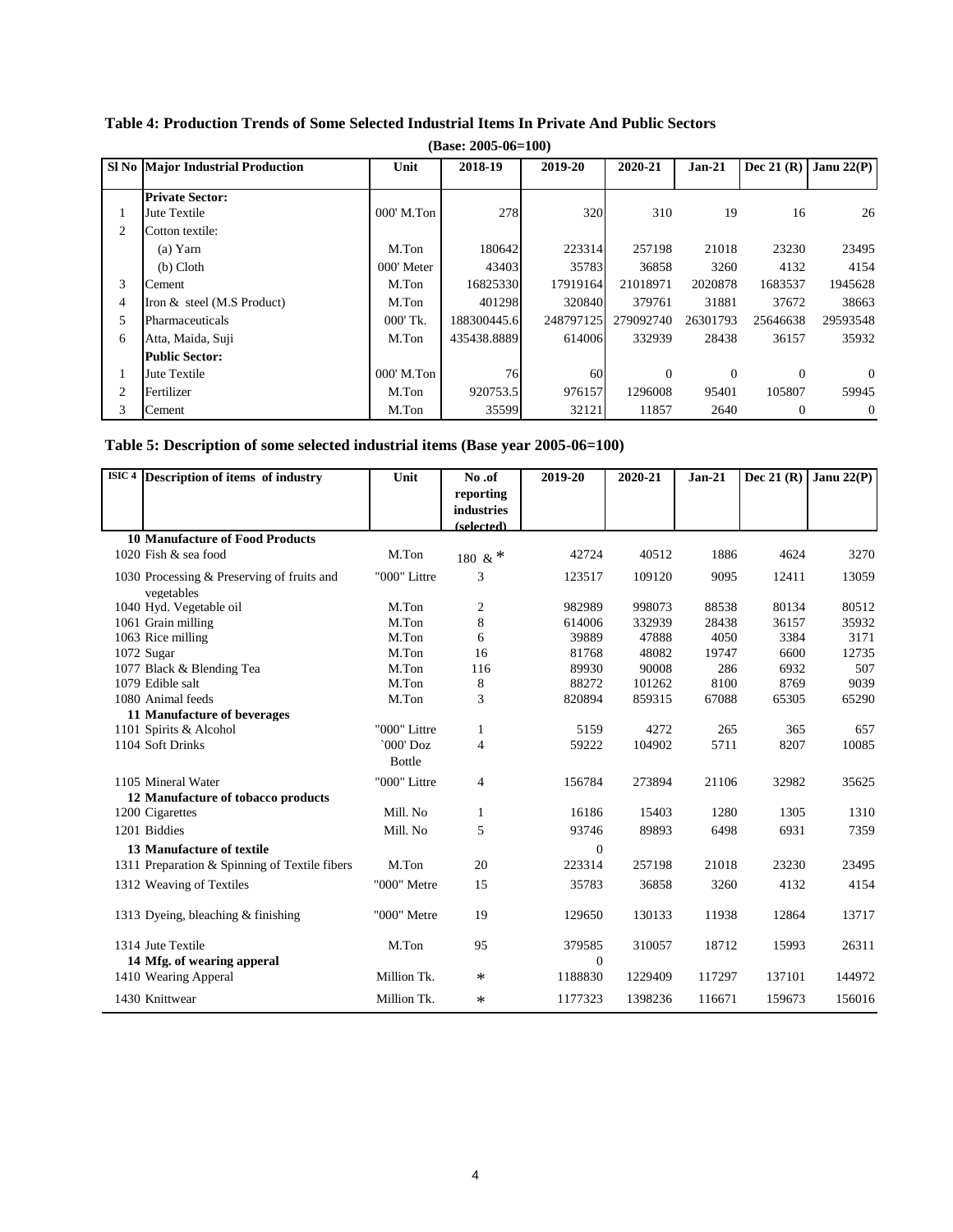| ISIC 4 Description of items of industry                         |                                          | Unit                          | No.of                    | 2019-20          | 2020-21         | Jan-21        | Dec 21 $(R)$  | Janu $22(P)$  |
|-----------------------------------------------------------------|------------------------------------------|-------------------------------|--------------------------|------------------|-----------------|---------------|---------------|---------------|
|                                                                 |                                          |                               | reporting                |                  |                 |               |               |               |
|                                                                 |                                          |                               | industries<br>(selected) |                  |                 |               |               |               |
| 15 Manufacture of leather and related                           |                                          |                               |                          |                  |                 |               |               |               |
| products                                                        |                                          |                               |                          |                  |                 |               |               |               |
| 1511 Tanning & Finishing Leather:                               |                                          | "000" Sq<br>Metre             | 175 & $*$                | 13075            | 16595           | 1236          | 1887          | 2100          |
| 1520 Leather Footwear                                           |                                          | "000" Pair                    | $\overline{4}$           | 28538            | 32079           | 2767          | 1145          | 1912          |
| 16 Manufacture of wood and products of                          |                                          |                               |                          | 0                |                 |               |               |               |
| wood and cork<br>1629 Particle board/plywood                    |                                          | "000" Sq                      | 2                        | 12258            | 13710           | 1148          | 1215          | 1220          |
|                                                                 |                                          | Metre                         |                          |                  |                 |               |               |               |
| 17 Manufacture of Paper and paper                               |                                          |                               |                          | $\boldsymbol{0}$ |                 |               |               |               |
| products                                                        |                                          |                               |                          |                  |                 |               |               |               |
| 1701 Pulp, Paper & newsprint<br>1709 Articles made of paper     |                                          | M.Ton<br>M.Ton                | 3<br>$\overline{c}$      | 241050<br>41000  | 328647<br>40766 | 30213<br>5169 | 67964<br>3345 | 53786<br>4082 |
| 18 Printing and reproduction of recorded                        |                                          |                               |                          | $\mathbf{0}$     |                 |               |               |               |
| media                                                           |                                          |                               |                          |                  |                 |               |               |               |
| 1811 Printing of Books and periodicals                          |                                          | "000" No.                     | 10                       | 142464           | 157634          | 13279         | 12908         | 12835         |
| 19 Manufacture of coke and refined                              |                                          |                               |                          | $\boldsymbol{0}$ |                 |               |               |               |
| petroleum products<br>1920 Petrolium refining                   |                                          | M.Ton                         | 1                        | 1078570          | 1530820         | 118540        | 40530         | 135920        |
|                                                                 | 20 Manufacture of chemicals and chemical |                               |                          | $\boldsymbol{0}$ |                 |               |               |               |
| products                                                        |                                          |                               |                          |                  |                 |               |               |               |
| 2011 Compressed liquidified gas                                 |                                          | Cylinder                      | 2                        | 1160550          | 1057162         | 103565        | 44032         | 43830         |
| 2012 Fertilizer                                                 |                                          | $(12.5 \text{ Kg.})$<br>M.Ton | 7                        | 976157           | 1296008         | 95401         | 105807        | 59945         |
| 2023 Perfumes and cosmetics                                     |                                          | "000" Tk.                     | 3                        | 10942940         | 12012471        | 666340        | 1589887       | 1597919       |
| 2023 Soaps & detergents                                         |                                          | M.Ton                         | 3                        | 176084           | 190893          | 17235         | 10954         | 12236         |
|                                                                 |                                          |                               |                          |                  |                 |               |               |               |
| 2031 Matches                                                    |                                          | "000" Gross                   | 2                        | 36644            | 45323           | 3655          | 3275          | 3285          |
| 21 Manufacture of Pharmaceuticals and                           |                                          |                               |                          | $\boldsymbol{0}$ |                 |               |               |               |
| medicinal chemical                                              |                                          |                               |                          |                  |                 |               |               |               |
| 2100 Pharmaceuticals/Allopathic drugs and                       |                                          | "000" Tk.                     | 20                       | 248797125        | 281575024       | 26301793      | 25646638      | 29593548      |
| medicine<br>2101/2 Unani and Ayur Bedic Medicine                |                                          | "000" Tk.                     | 3                        | 1002157          | 1502532         | 112273        | 149396        | 147628        |
| 102                                                             |                                          |                               |                          |                  |                 |               |               |               |
| 22 Manufacture of rubber and plastic                            |                                          |                               |                          | $\boldsymbol{0}$ |                 |               |               |               |
| products<br>2219 Rubber footwear/ other rubber products         |                                          | Dozen Pair                    | 8                        | 531576           | 310938          | 22148         | 28550         | 28594         |
|                                                                 |                                          |                               |                          |                  |                 |               |               |               |
| 2220 P.V.C products/plastic products                            |                                          | M.ton                         | 3                        | 54410            | 52008           | 4300          | 4100          | 5697          |
| 23 Non-Metalic mineral Prod                                     |                                          |                               |                          | 0                |                 |               |               |               |
| 2310 Glass Sheet<br>2392 Tiles                                  |                                          | "000" Sq ft.                  | 3<br>5                   | 20364<br>279741  | 22587<br>199944 | 1929<br>14486 | 1952<br>20278 | 2011<br>21311 |
|                                                                 |                                          | "000"Sq ft                    |                          |                  |                 |               |               |               |
| 2393 Ceramic                                                    |                                          | "000" Dz                      | 2                        | 36480            | 37361           | 3150          | 3175          | 3841          |
| 2394 Cement                                                     |                                          | M.Ton                         | 8                        | 17951285         | 21030828        | 2023518       | 1683537       | 1945628       |
| 2397 Bricks                                                     |                                          | "000" No.                     | $\overline{4}$           | 210892           | 325598          | 22526         | 23179         | 23198         |
| 24 Manufacture of basic metals                                  |                                          |                               |                          | $\boldsymbol{0}$ |                 |               |               |               |
| 2410 Re-rolling mills                                           |                                          | M.Ton                         | 31                       | 320840           | 379761          | 31881         | 37672         | 38663         |
| 25 Manufacture of fabricated metal<br>products except machinery |                                          |                               |                          | $\mathbf{0}$     |                 |               |               |               |
| 2511 Structural metal products                                  |                                          | "000" M.ton                   | 5                        | 14161            | 13519           | 1253          | 1448          | 1593          |
|                                                                 |                                          |                               |                          |                  |                 |               |               |               |
| 2599 Other Fabricated metal products                            |                                          | Dozen                         | 8                        | 970756           | 991088          | 83386         | 68736         | 60085         |